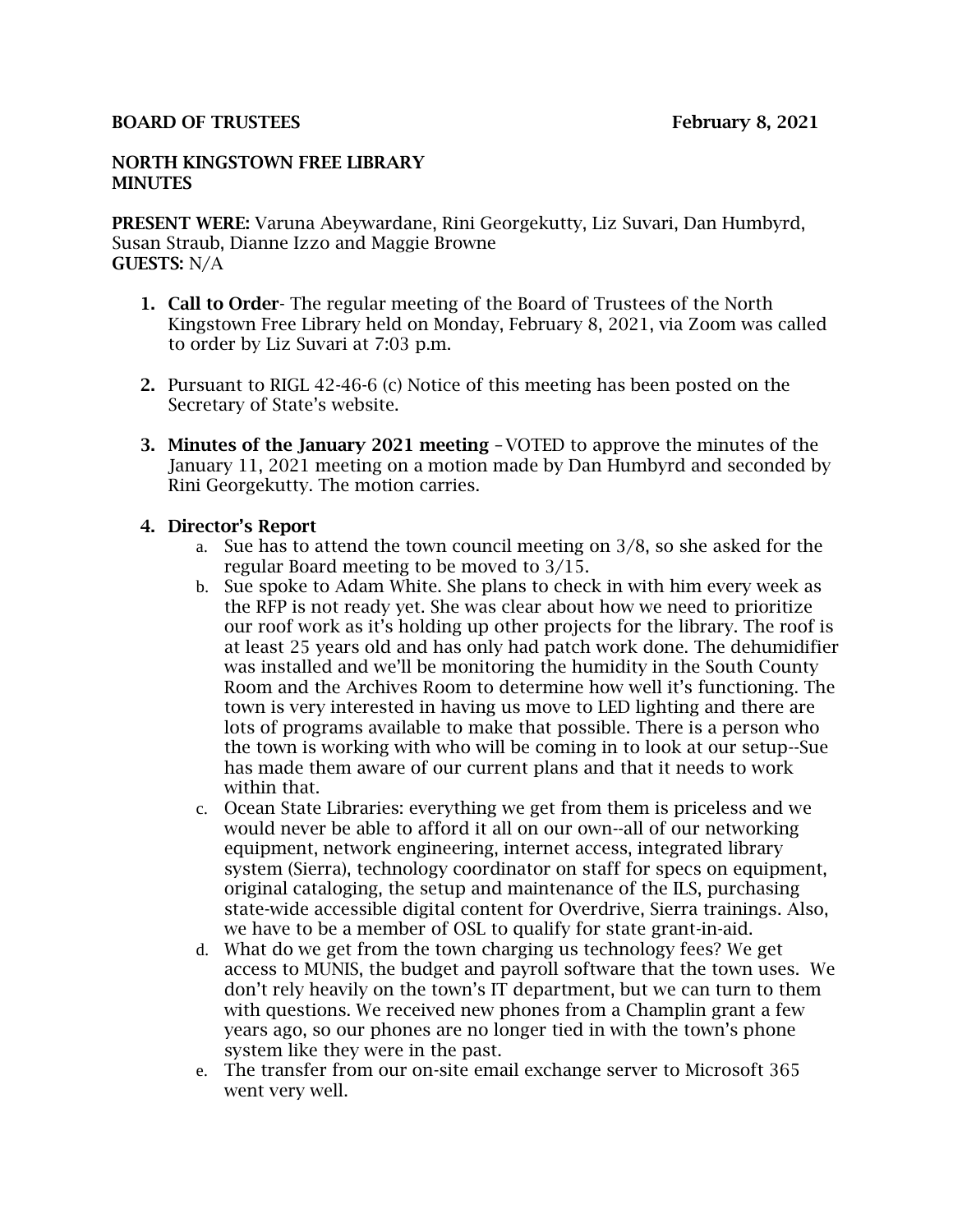- f. We're highlighting Udemy (online video courses) and Flipster (digital magazine access), two online resources made available through AskRI, on our web site. Icons for each have been added to the right-hand column of our web pages.
- g. A question was raised regarding whether OLIS had any updates on creating some type of uniform way to get senior residents help with signing up for vaccines. OLIS will not be setting up vaccine signups, but they do provide the info that we need and it will be up to us to advertise the signup. The library staff is definitely going to be available to help the public navigate the sign up process.
- h. Discussion of whether the staff will be able to get vaccinated through the town. At this time, the town is vaccinating residents based on age.

# 5. Friends of the Library Report

- a. The Friends have connected with the NK Educational Foundation (NKEF) and are donating books that aren't selling to them.
- b. The Friends want to thank Sue for making them a part of Canva pro- program which supports marketing efforts w creations of signs, flyers, handouts, etc.
- c. Currently in the process of trying to repair/replace the sign at the end of the walking path (on west main) to make it clear that there's a walking path that leads to the library
- d. Book Nook: starting working during the week of 10/14/20 to keep the book nook in business. Grateful for their time and resilience. Sales are currently rebounding.

# 6. Old Business

- a. Interiors update: NEMD proposal review--perhaps spending the money on this work from the recent donation in honor of Ana Rotondo
	- i. Dianne Izzo moves to accept the NEMD proposal for interior design work, seconded by Dan Humbyrd. The motion carries.

# 7. New Business

- a. Budget discussion: Town wants us to have a five year plan of how we'll pay for increases that will inevitably happen. Sue thought that would be part of a regular budget as everything increases in price like any other department. Liz believes Sue should ask for exactly what we need so the town is aware of how much our budget actually needs. How is it possible that they're under budgeting for staff/COLAs/increases and then expecting us to take it out elsewhere in the budget? All trustees agree that we should go high and not think that they can grind the new director down when we already run an extremely tight budget, there's no fat to trim (Sue trimmed everywhere she could).
- b. Meeting Room Policy: Trustees will review who used it once it's live to see if there were any questions that arose. Can we control the number of attendees so it doesn't get too big? Technically, no. Start it as a pilot program and see how it works out. Liz Suvari moves to accept the policy as written and revisit how it's going next month, Rini Georgekutty seconds. The motion carries.